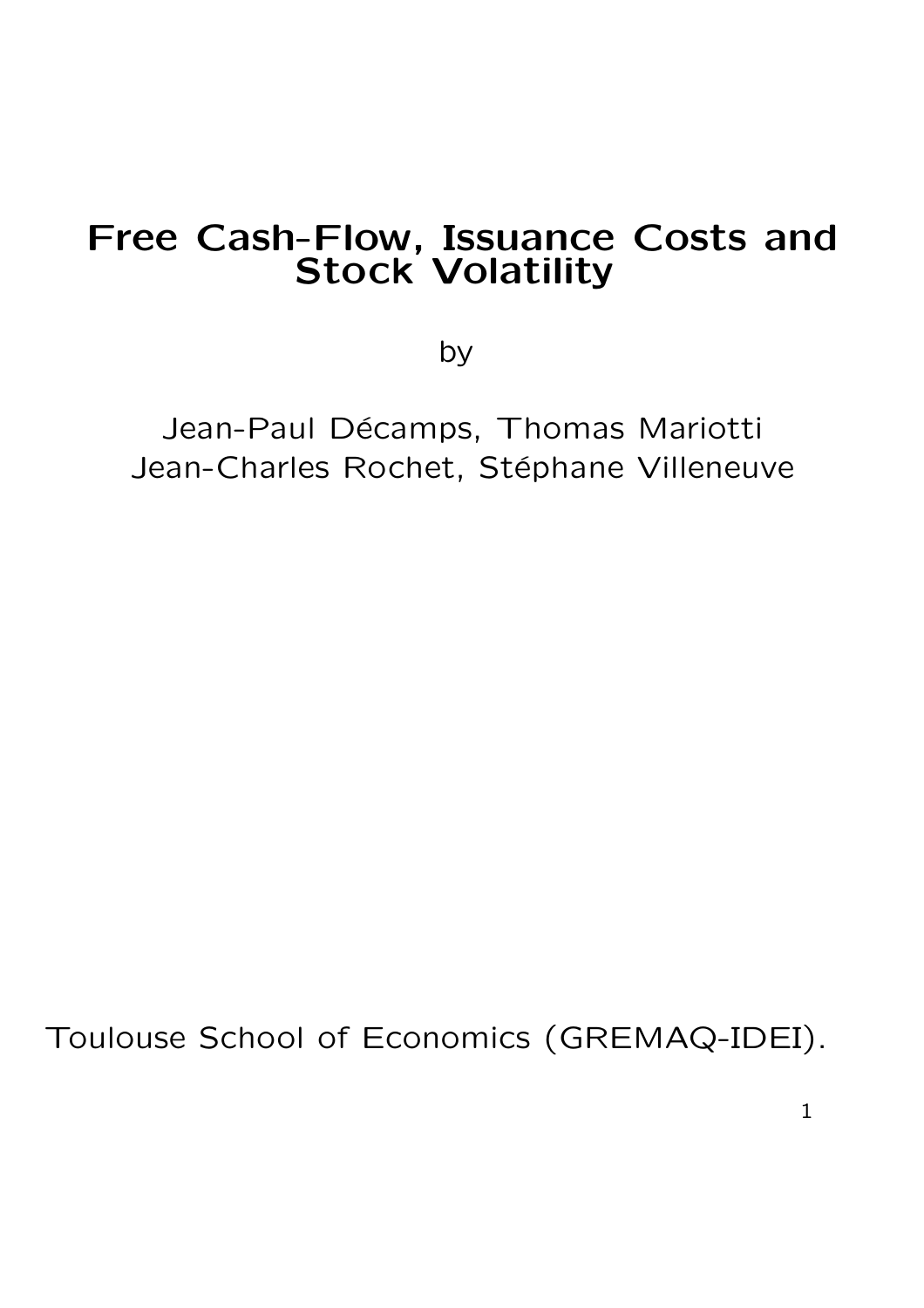# Introduction (1)

**EResearch questions: Optimal level of cash holdings** for a corporation? Implications in terms of security issuance and payout policy? When to issue new securities? Design of securities? Dynamics of prices?

guidance for a simple theoretical model

. Why cash holding? Use cash to finance activities and investment when other sources of funding are costly.

- Precautionary motive for holding cash is very strong Opler et al 1999, JFE, US 1971-94.
- Cost of external finance: Hennessy and Whited 2007, JOF; Lee et al 1996, JFR; (Average cost of SEO: 7.1% of the proceeds of the issuing; SEO infrequent and lumpy) Bazdresh, 2005.

. Why is it costly? High levels of cash induce managers to engage in wasteful activities.

- Easterbrook, 1984, Jensen, 1986
- Dittmar and Mahrt-Smith, 2007, JFE; Kalcheva and Lins, 2007, RFS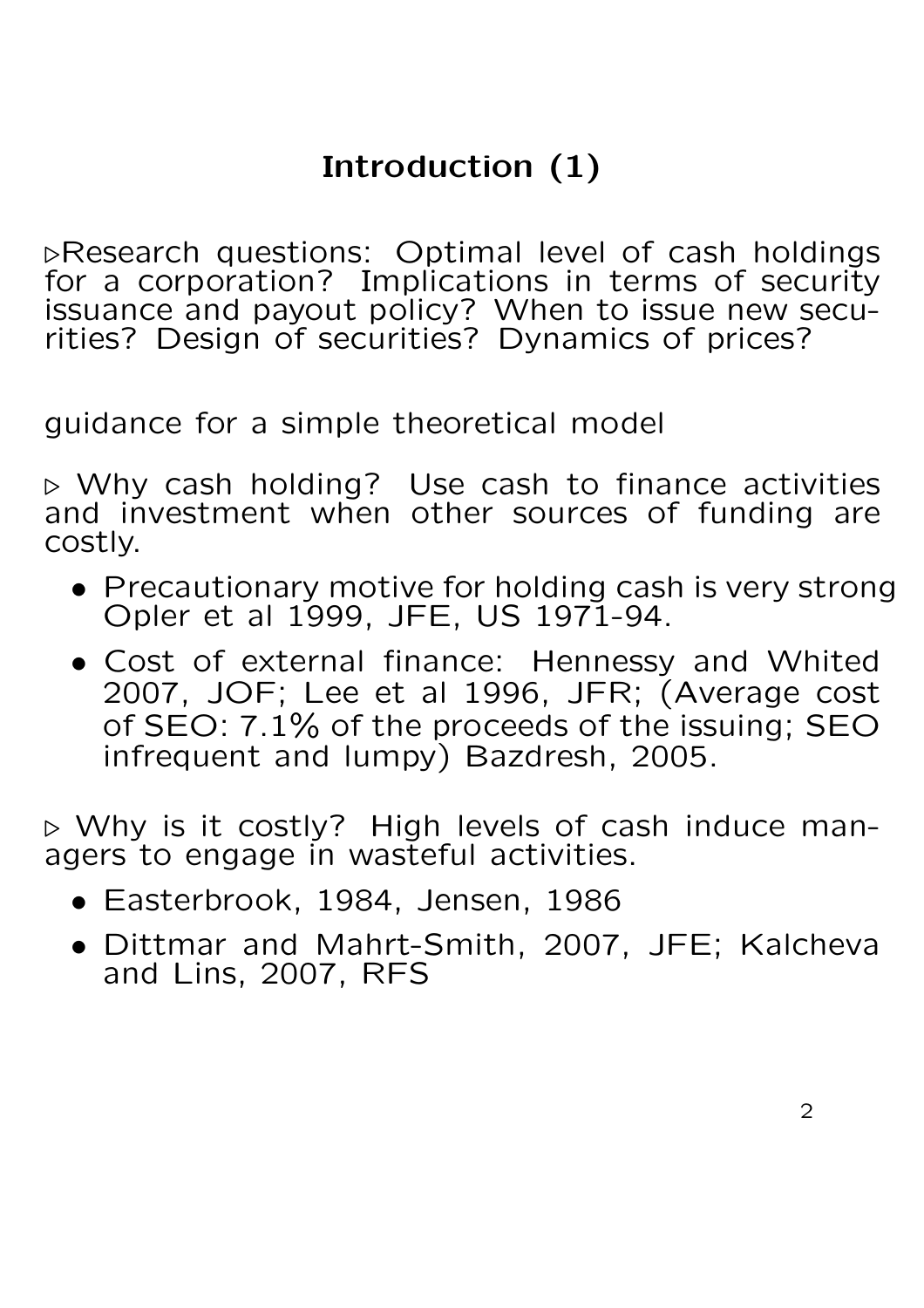- . Main Results
	- issuance and payout policies that maximize the value of the firm.
		- firms have target cash levels (cash in excess of certain threshold is returned to shareholders) (Opler et al, 1999, DeAngelo, DeAngelo and Stulz, 2006, JFE).
		- firms optimally issue equity. Equity adjustments take place in lumpy and infrequent issues.
	- asset pricing implications of financing costs and agency
		- stock prices exhibit heteroskedasticity
		- dollar volatility of stock prices increases after a negative shock on stock prices. (Black, 1976, " When things go badly for the firm, its stock price will fall, and the volatility of the stock will go up.")

. Contribute to complement the CTCF literature initiated by Black and Cox, 1976, Leland, 1994.

 $\triangleright$  Relation to the math. Fin. literature on optimal dividend and liquidity management policies: Jeanblanc and Shiryaev 1995; Sethi and Taksar, 2002; Lokka and Zervos, 2005; Cadenillas and Clark 2007.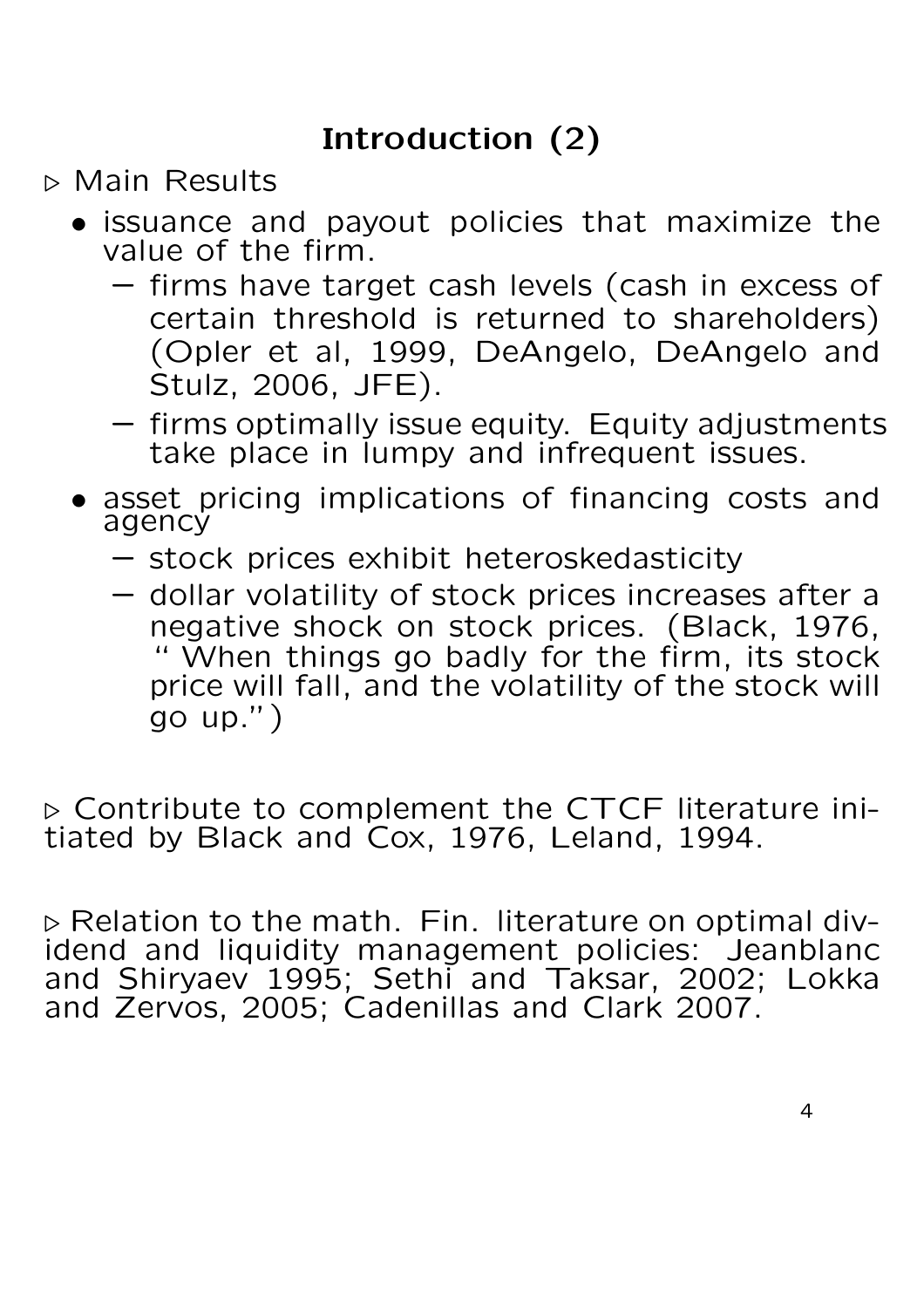# The Model (1)

 $\triangleright$  Cumulative cash-flow process  $R_t$ :

$$
R_0 = 0 \quad dR_t = \mu dt + \sigma dW_t.
$$

 $\triangleright$  Frictions

- Fixed and proportional issuance costs  $m, \quad i, \quad m+\frac{i}{p}-f$
- managerial inefficiencies
- $\triangleright$  Issuance policy
	- dates at which new security is issued:  $(\tau_n)_{n\geq 1}$
	- issuance proceed:  $(i_n)_{n\geq 1}$
	- Total issuance proceed:  $I_t =$  $\overline{\phantom{a}}$  $n \geq 1$  $i_n 1\!\!1_{\tau_n\leq t}$
	- Total fixed issuance costs:  $F_t =$  $\overline{\phantom{a}}$  $n \geq 1$  $f1\!\!1_{\tau_n\leq t}$
- . Cash reserves process
	- $M = \{M_t; t \ge 0\}$

 $M_0^- = m$ ,  $dM_t = (r - \lambda)M_t dt + dR_t +$ 1  $\overline{p}$  $dI_t - dF_t - dL_t$ 

• Bankruptcy time  $\tau_B = \{t \geq 0 \, | \, M_t < 0\}$ 

5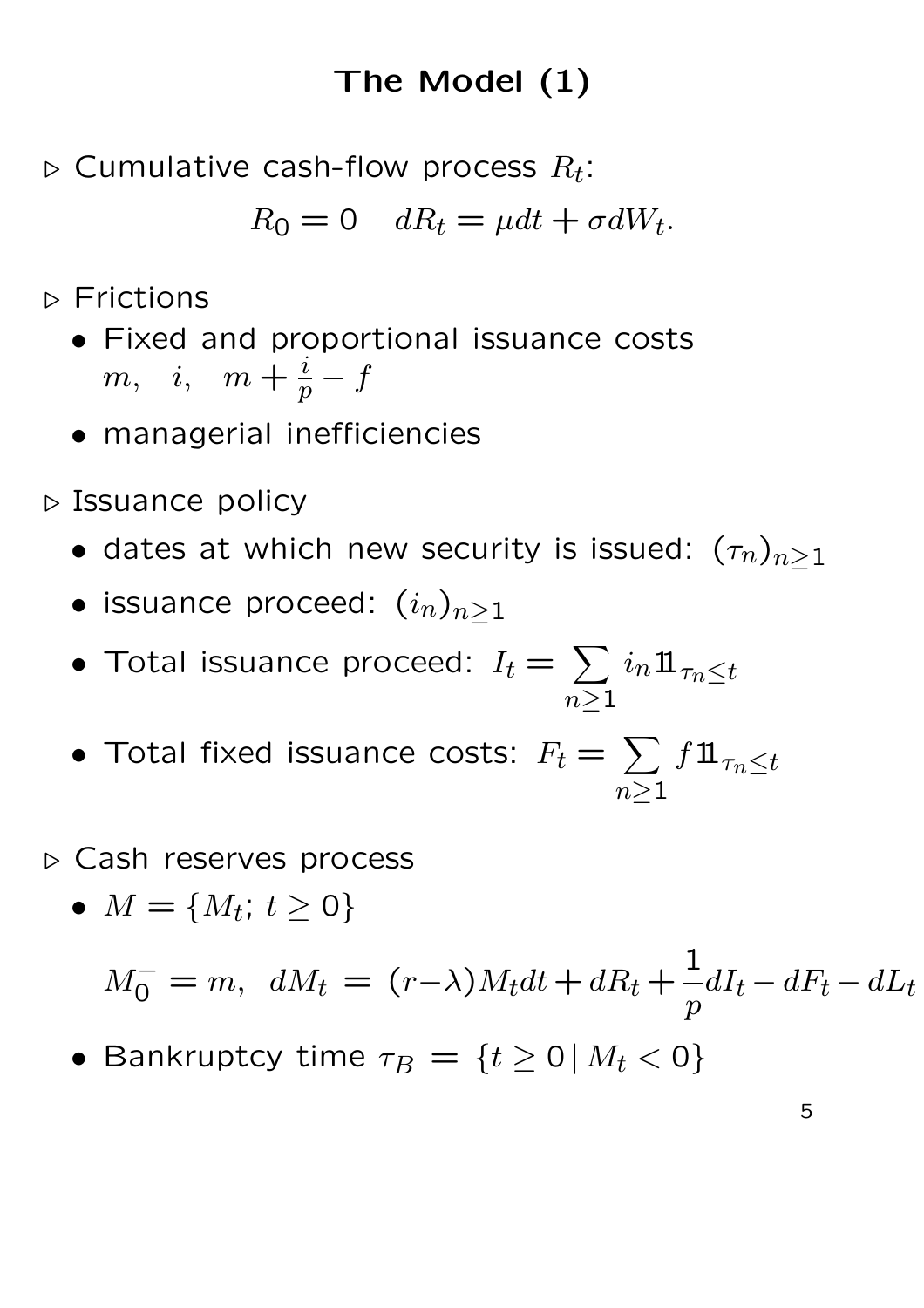## The Model (2)

 $\triangleright$  Value of the firm for a given policy

$$
v(m; (\tau_n)_{n\geq 1}, (i_n)_{n\geq 1}, L) = \mathbb{E}^m \Big[ \int_0^{\tau_B} e^{-rt} \left( dL_t - dI_t \right) \Big],
$$

.Value function

$$
V^*(m) = \sup_{(\tau_n)_{n \ge 1}, (i_n)_{n \ge 1}, L} \{ v(m; (\tau_n)_{n \ge 1}, (i_n)_{n \ge 1}, L) \}
$$

 $\triangleright$  Questions

- value function,
- optimal issuance and payout policies,
- optimal security,
- dynamics of security prices,
- testable asset pricing implications.
- . First-best environment

$$
V(m) = m + \mathbb{E}\left[\int_0^\infty e^{-rt} \left(\mu dt + \sigma dW_t\right)\right] = m + \frac{\mu}{r}.
$$

6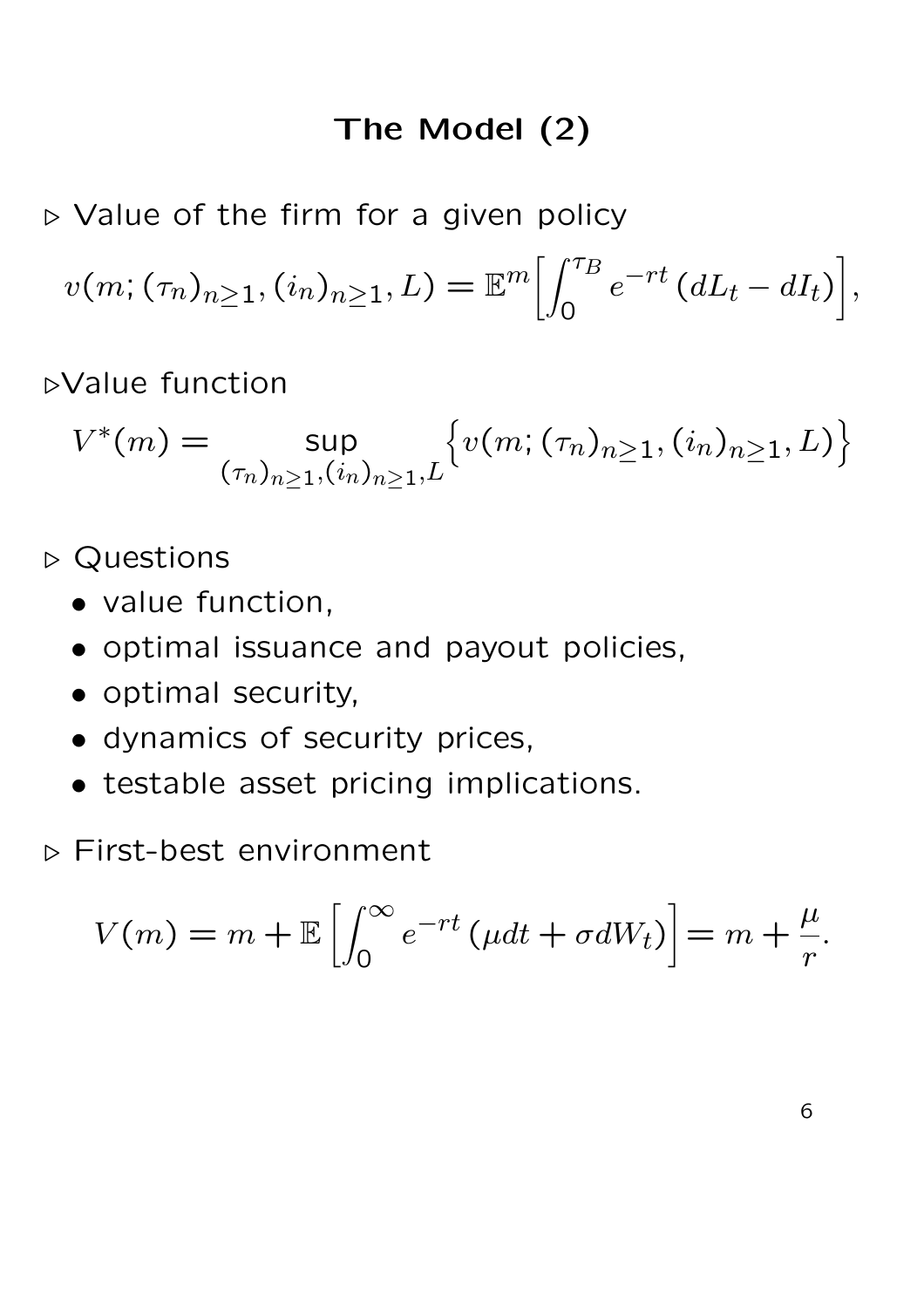#### Benchmark:  $p = 1$ ,  $f = 0$ ,  $\lambda > 0$

 $\triangleright$  distribute all initial cash reserve  $m$  as a special payment at date 0, hold no cash beyond that date.

$$
\triangleright \text{ The pair } (L, I)
$$
\n
$$
L_t = m \mathbf{1}_{\{t=0\}} + lt; \quad I_t = (l - \mu)t - \sigma W_t
$$
\n
$$
V(m) = \mathbb{E}^m \Big[ \int_0^\infty e^{-rt} (dL_t - dI_t) \Big]
$$
\n
$$
m + \mathbb{E} \Big[ \int_0^\infty e^{-rt} (\mu dt + \sigma dW_t) \Big] = m + \frac{\mu}{r}
$$

 $\triangleright$  Dynamics of security prices.

 $S = \{S_t; t \geq 0\}$  ex-payment price of a share of the security issued by the firm  $N = \{N_t; t \geq 0\}$  number of outstanding shares

$$
V(M_t) = N_t S_t
$$

$$
dI_t = d(N_t S_t) - N_t dS_t = -N_t dS_t = -\frac{\mu}{r} \frac{dS_t}{S_t}
$$

$$
\frac{dS_t + dD_t}{S_t} = rdt + \frac{\sigma r}{\mu} dW_t
$$

where  $D_t$  is the cumulative payment per share process:

$$
dD_t = l \frac{r}{\mu} S_t dt = \frac{l}{N_t} dt.
$$

7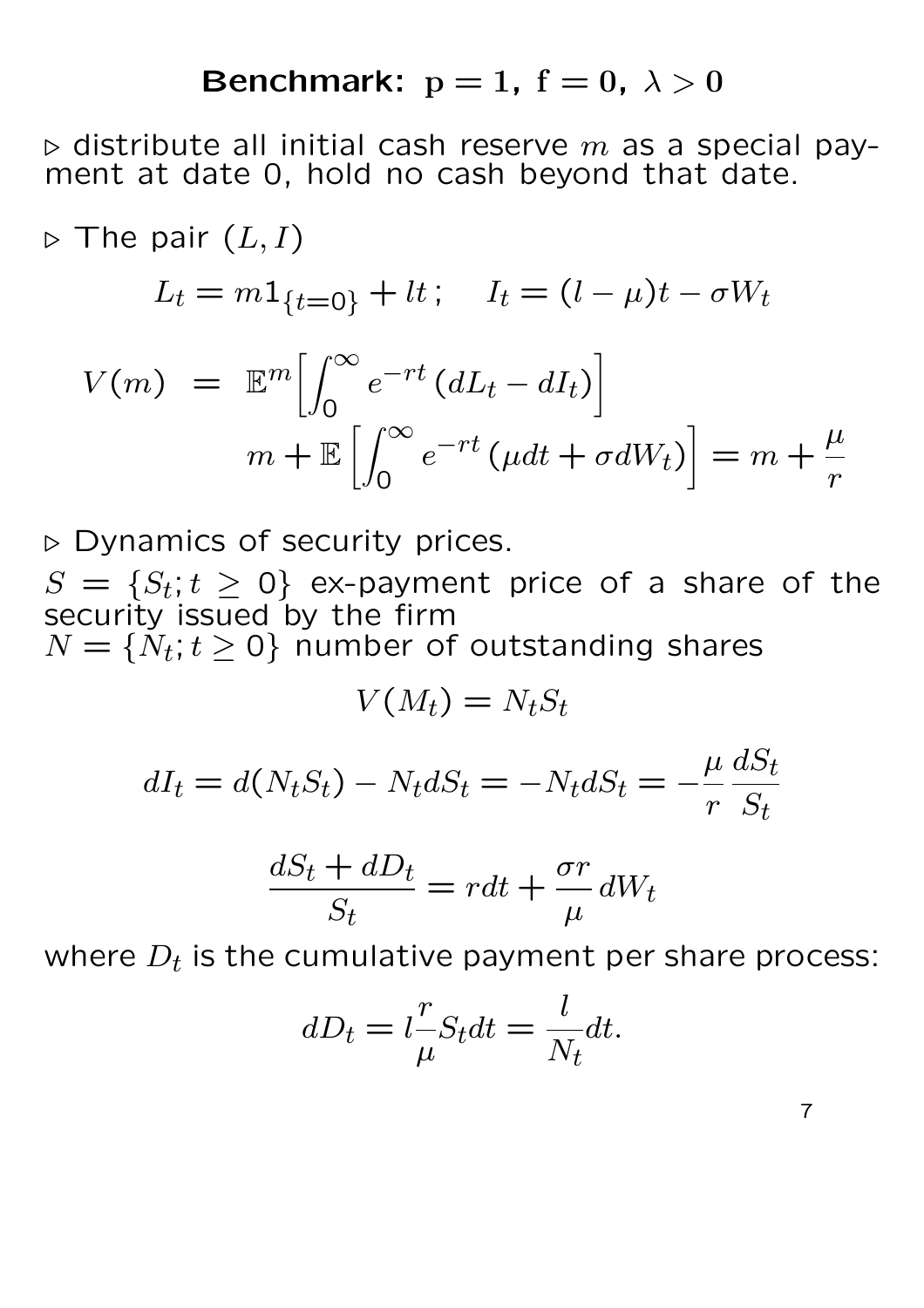Benchmark:  $p = 1$ ,  $f = 0$ ,  $\lambda > 0$ 

$$
\frac{dS_t}{S_t} = r\left(1 - \frac{l}{\mu}\right)dt + \frac{\sigma r}{\mu}dW_t
$$

$$
S_t = \mathbb{E} \left[ \int_t^{\infty} e^{-r(s-t)} \frac{\ln S_s}{\mu} ds \, | \, \mathcal{F}_t \right]
$$

$$
= \mathbb{E} \left[ \int_t^{\infty} e^{-r(s-t)} \frac{l}{N_s} ds \, | \, \mathcal{F}_t \right].
$$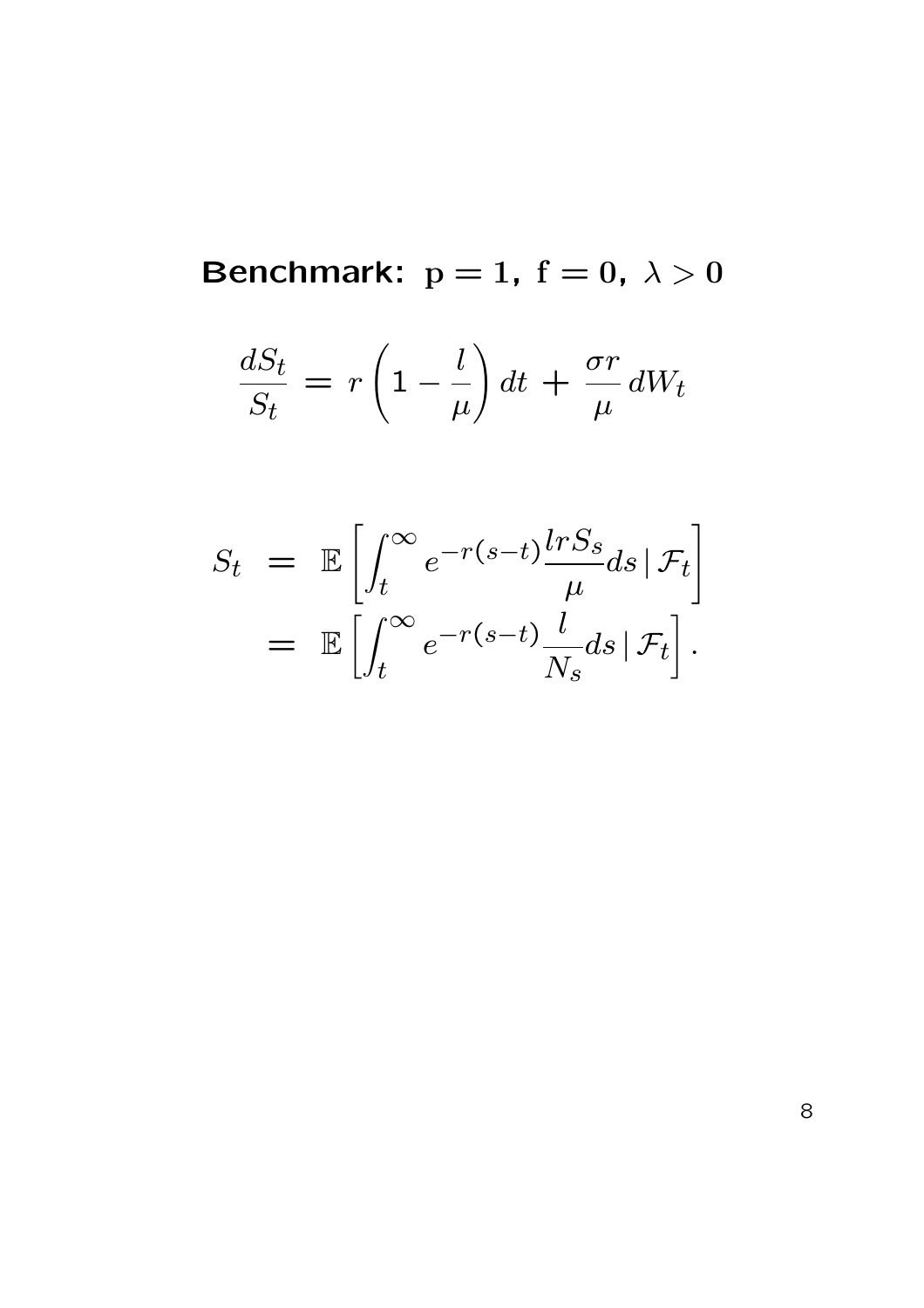



- If issuance costs are "large": diffusion process that is reflected back each time it hits  $\hat{m}_1$ , and that is absorbed at 0.
- If issuance costs are "not too large": diffusion process that is reflected back each time it hits  $m_1^*$ , and jumps to  $m_0^*$  each time it hits 0.
- $\triangleright$  Optimal issuance policy
	- Firm value jumps from  $V^*(0)$  to  $V^*(m_0^*)$
	- Each time  $M$  hits zero, the amount  $V^*(m_0^*) - V^*(0)$  of new security is issued.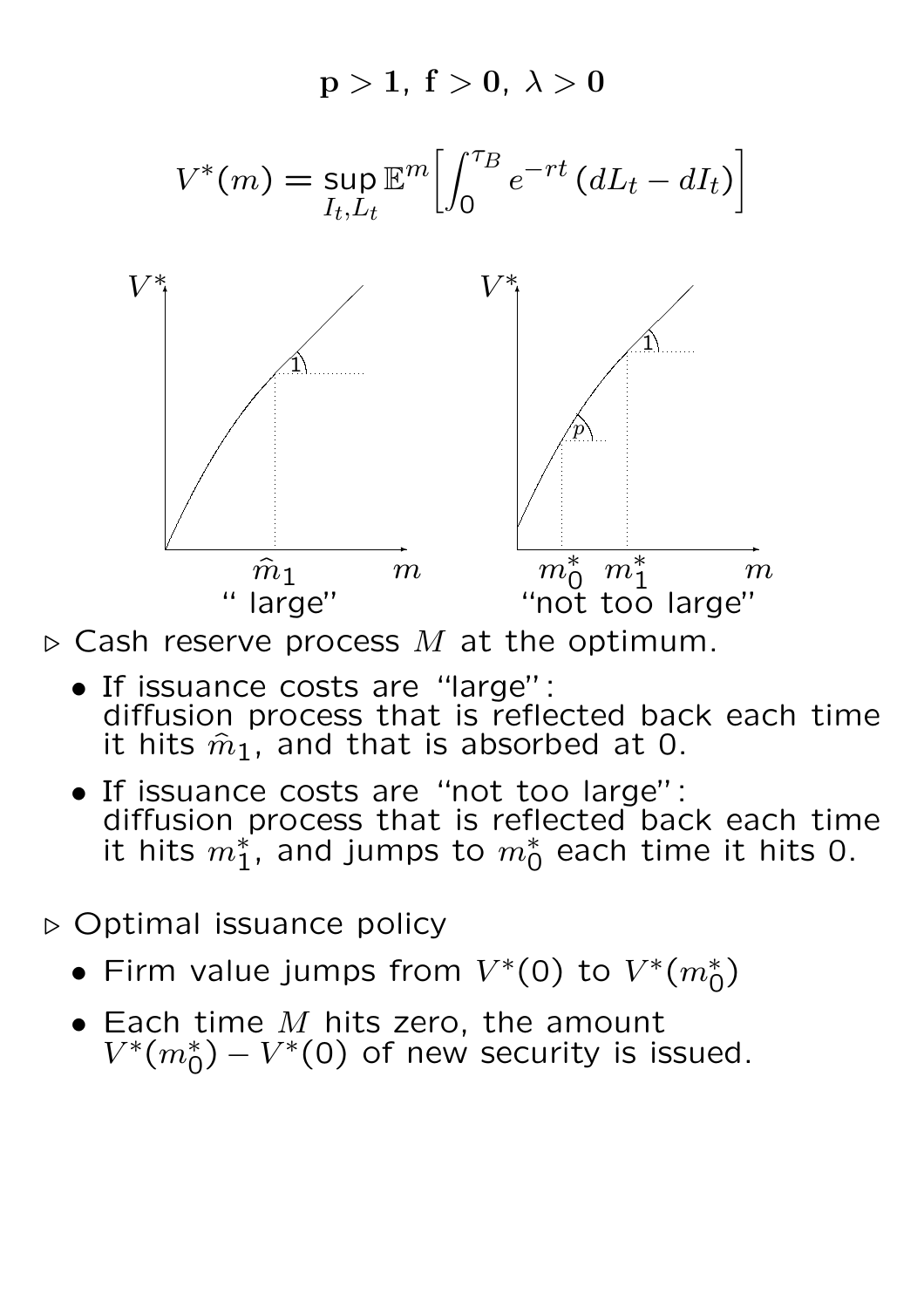### Stock price dynamics (1)

 $S = \{S_t; t \geq 0\}$  ex-dividend price of a share in the firm  $N = \{N_t; t \geq 0\}$  number of shares issued by the firm

- Stock price does not jump at optimal issuance dates:  $S_{\tau_n} = S_{\tau_n-}$
- $V^*(M_t) = N_t S_t$
- $dI_t = d(N_tS_t) N_t dS_t = S_t dN_t$
- $V^*(m_0^*) V^*(0) = S_{\tau_n}(N_{\tau_n} N_{\tau_n-})$

Proposition. The process  $N$  modelling the number of outstanding shares is given by:

$$
N_t = \begin{cases} 1 & 0 \le t < \tau_1, \\ \left[\frac{V^*(m_0^*)}{V^*(0)}\right]^n & \tau_n \le t < \tau_{n+1}. \end{cases}
$$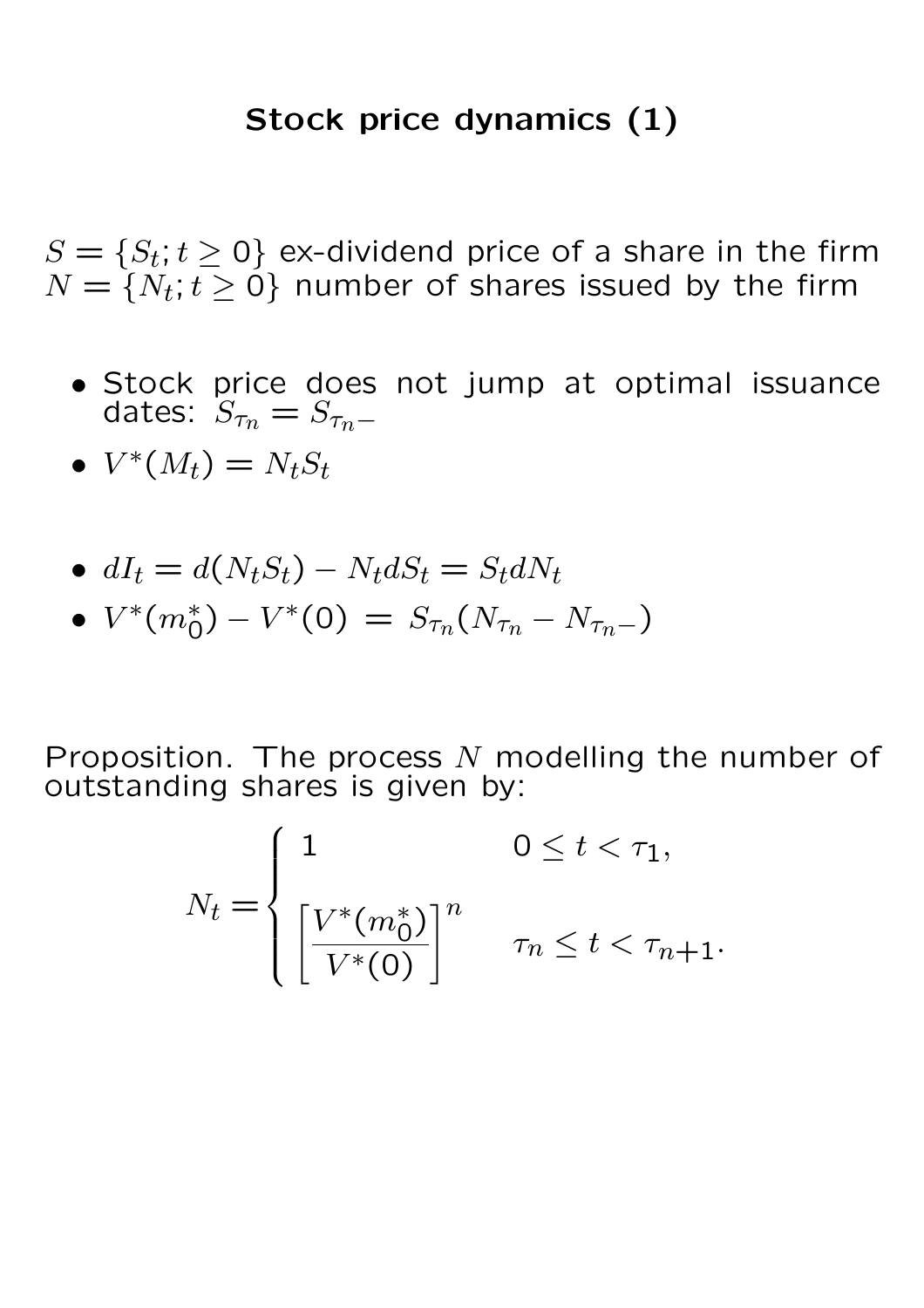# Stock price dynamics (continuity)

AAO

$$
S_t = \mathbb{E}\left[\int_t^{\infty} e^{-r(s-t)} \frac{dL_s}{N_s} |\mathcal{F}_t\right]
$$

$$
e^{-rt}S_t = \mathbb{E}\left[\int_0^{\infty} e^{-rs} \frac{dL_s}{N_s} |\mathcal{F}_t\right] - \int_0^t e^{-rs} \frac{dL_s}{N_s}.
$$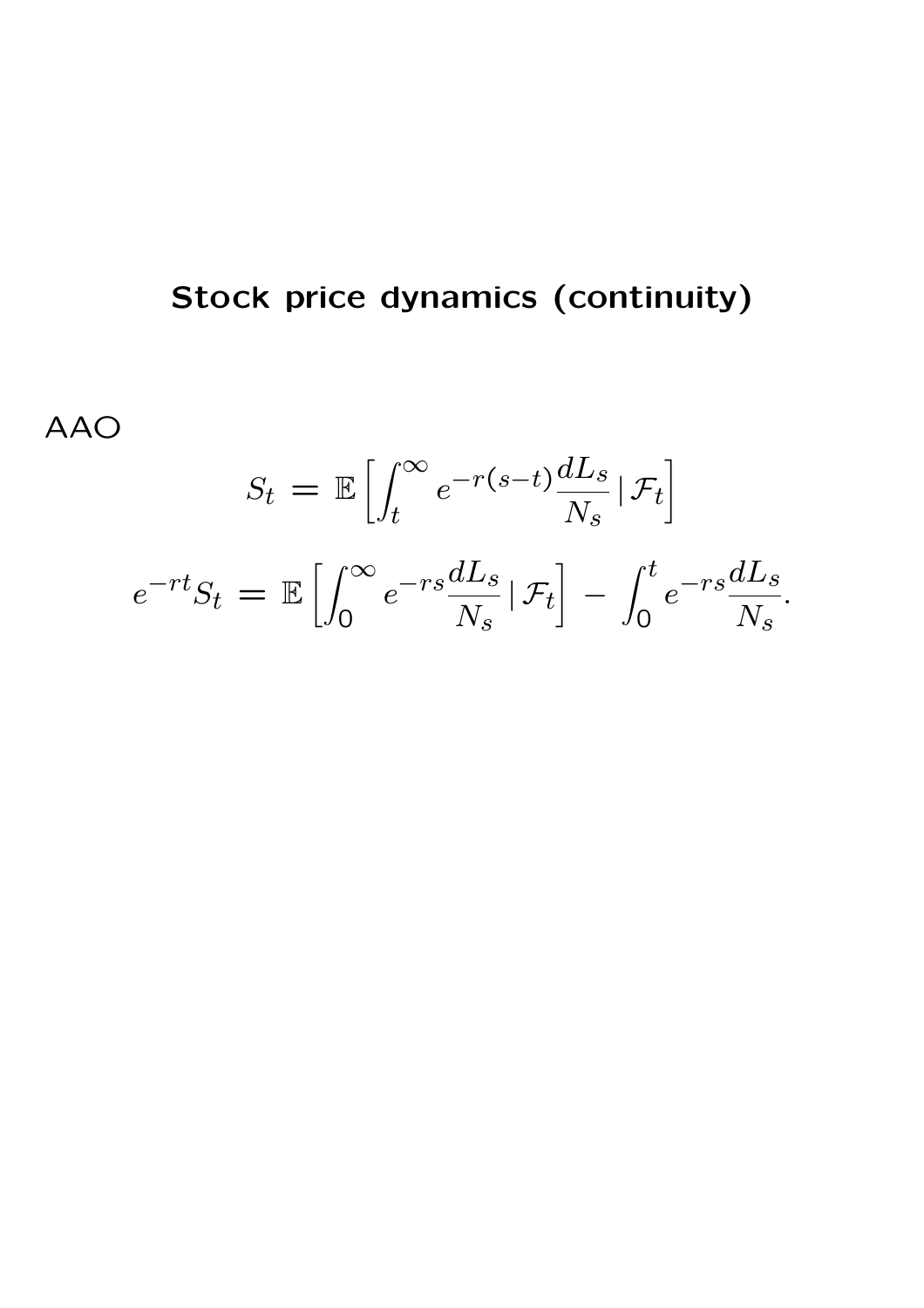## Stock price dynamics (2)

- $V^*(M_t) = N_t S_t$
- $dS_t = d[V^*(M_t)]/N_{\tau_n} \ \forall t \in [\tau_n, \tau_{n+1}).$

Proposition. Between two consecutive issuance dates  $\tau_n$  and  $\tau_{n+1}$ , the instantaneous return on stock satisfies:

$$
\frac{dS_t + dD_t}{S_t} = rdt + \sigma(N_{\tau_n} S_t) dW_t,
$$

where

$$
\sigma(v) \equiv \sigma \frac{V^{*'}\left[(V^*)^{-1}(v)\right]}{v}
$$

 $D_t$  denotes the cumulative dividend per share process:

$$
dD_t = \frac{dL_t^{m_1*}}{N_{\tau_n}}.
$$

Consequences:

- Changes in the volatility of stock returns are negatively correlated with stock price movements.
- Changes in the volatility of stock prices are negatively correlated with stock price movements.
- Stock price cannot take arbitrarily large values.
- A reduction in issuance costs should lead to a fall in the volatility of stock returns.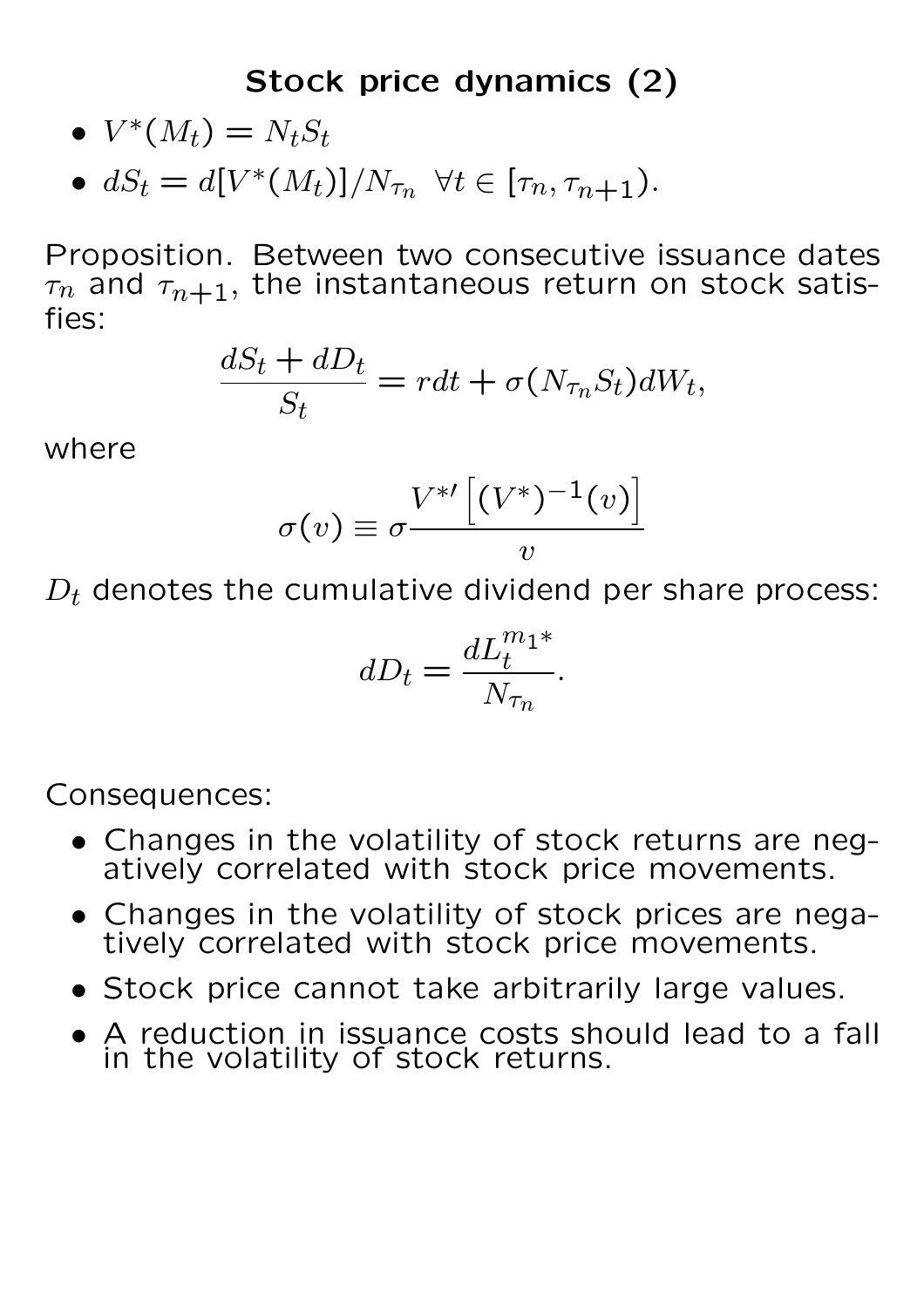# Conclusion

Introducing growth opportunities...

- Interaction between dividend policy and decision to invest in a growth opportunity
- Role of issuance costs? Does a decrease in issuance costs encourage firms to invest in more risky projects? Consequences on the dynamics of stock prices?
- non predictable growth opportunity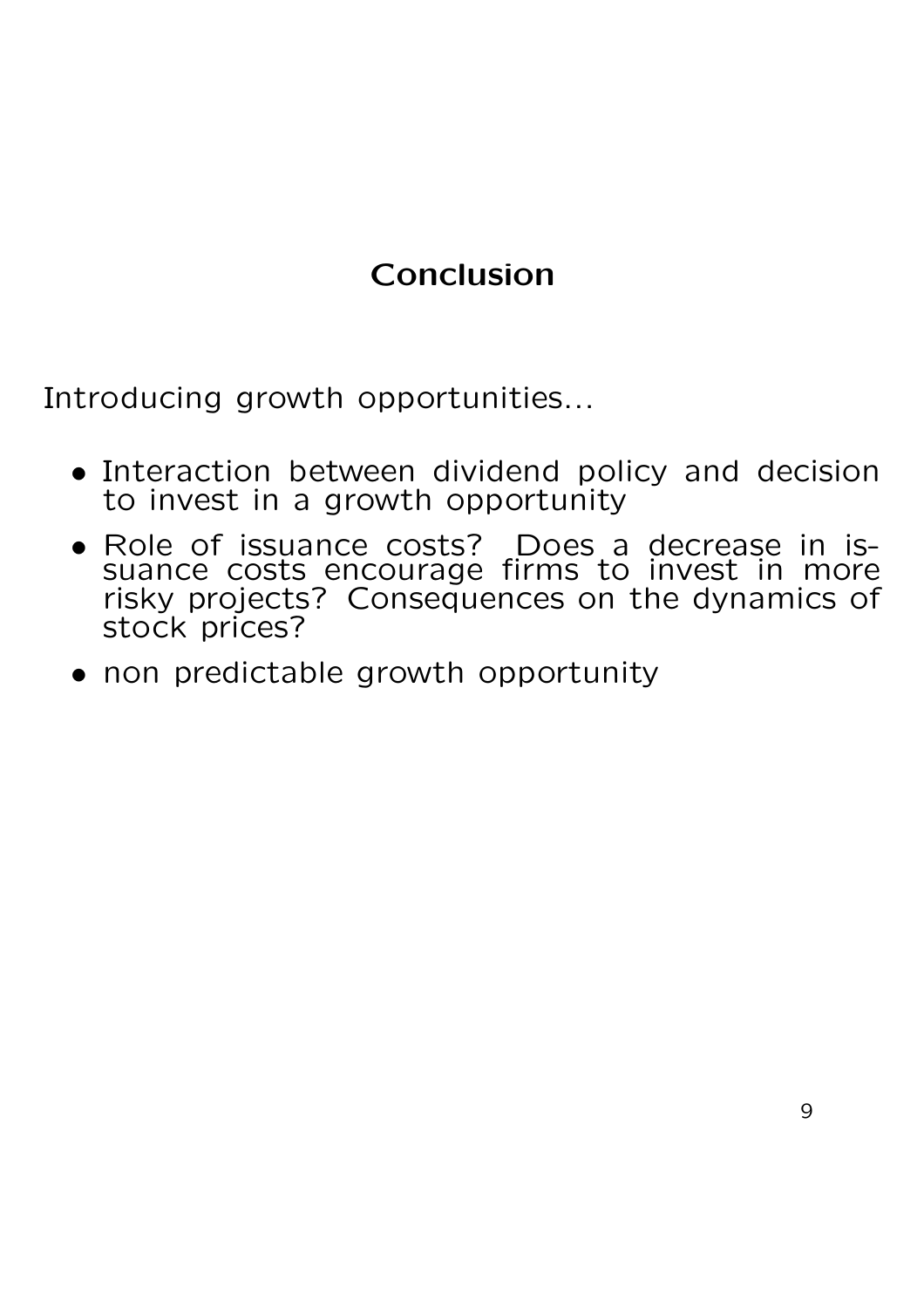# Conclusion

Taking into account issuance costs in corporate models allows to derive several implications on asset pricing

Issuance costs provide a natural explanation for heteroscedasticity of stock prices.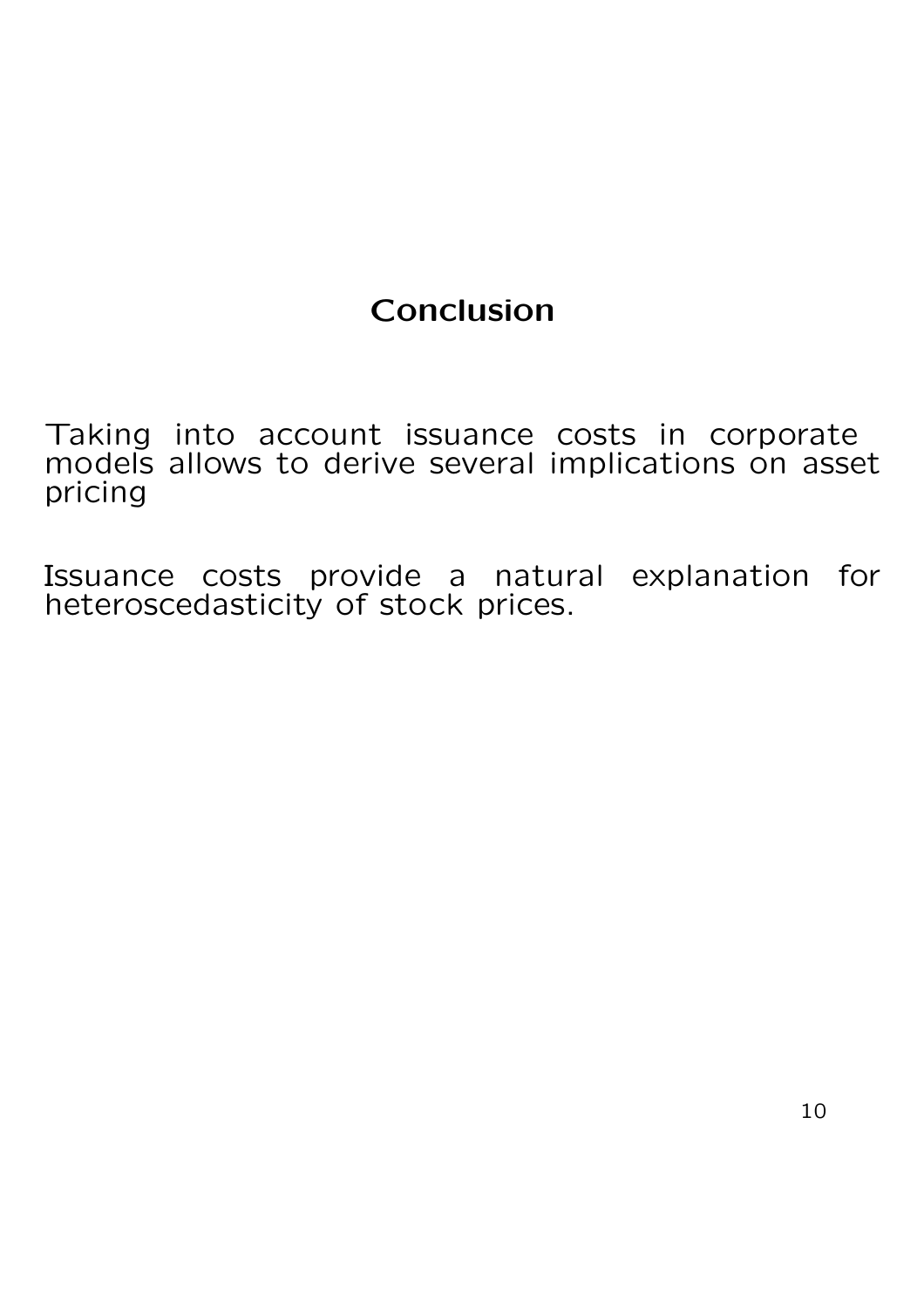### Comparative statics

Proposition

=⇒

• The elasticity of the value of the firm with respect to its cash reserves,

$$
\epsilon^*(m) = \frac{mV^{*'}(m)}{V^*(m)}; \quad m \ge 0,
$$

is an increasing function of the issuance costs  $p$ and  $f$ .

• The volatility of stock returns as a function of the firm's valuation,

$$
\sigma^*(v) = \sigma \frac{V^{*'}((V^*)^{-1}(v))}{v}; \quad V^*(0) \le v \le V^*(m_1^*),
$$

is an increasing function of the issuance costs  $p$ and f.

- A reduction in issuance costs should reduce the responsiveness of firm's valuations to changes in their cash reserves.
- A reduction in issuance costs should lead to a fall in the volatility of stock returns.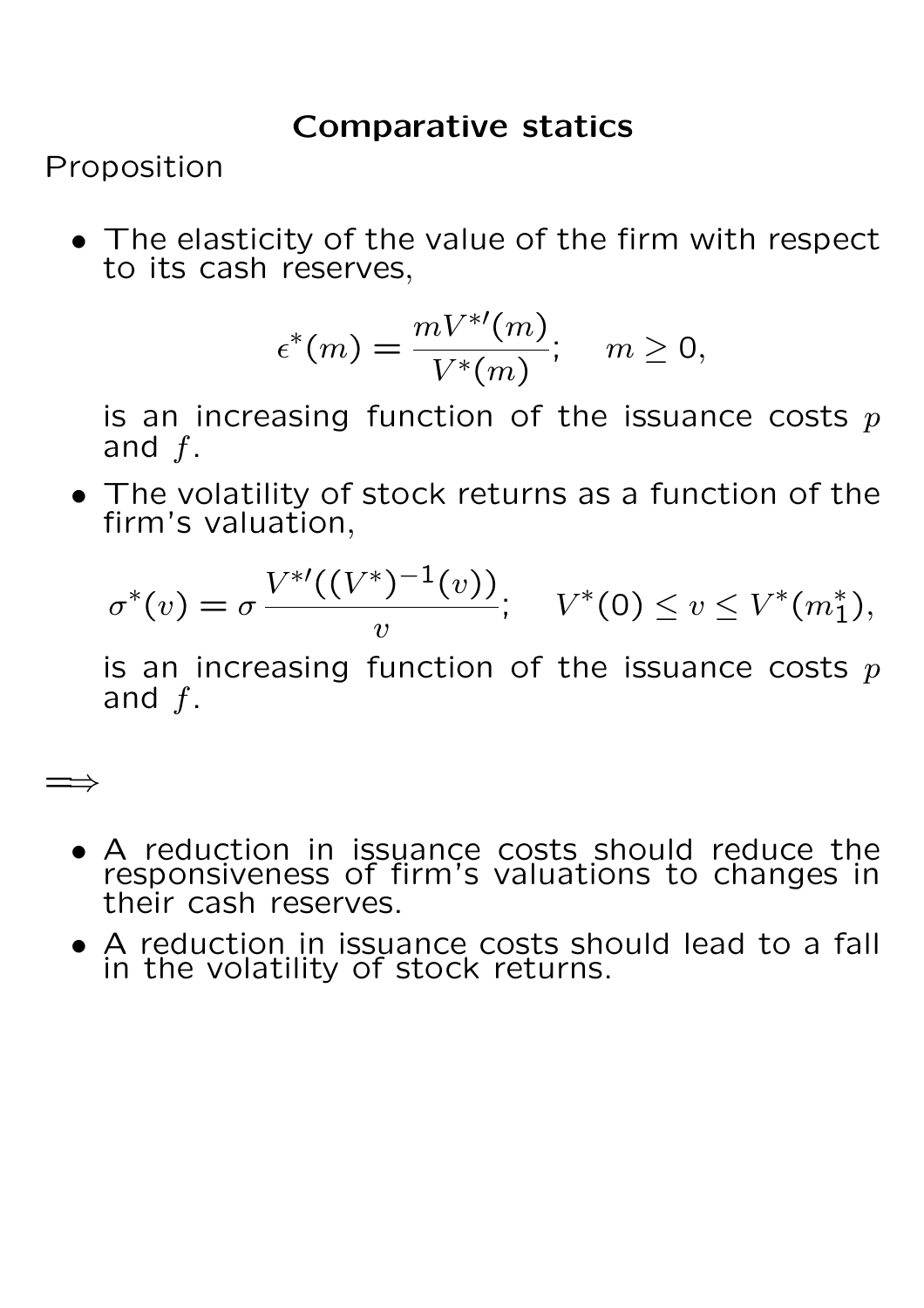### Value function



 $\triangleright$  Cash reserve process M at the optimum.

- If issuance costs are "large": diffusion process that is reflected back each time it hits  $\hat{m}_1$ , and that is absorbed at 0.
- If issuance costs are "not too large": diffusion process that is reflected back each time it hits  $m_1^*$ , and jumps to  $m_0^*$  each time it hits 0.
- . Optimal issuance policy
	- Firm value jumps from  $V^*(0)$  to  $V^*(m_0^*)$
	- $\bullet$  Each time  $M$  hits zero, the amount  $V^*(m_0^*) - V^*(0)$  of new equity is issued.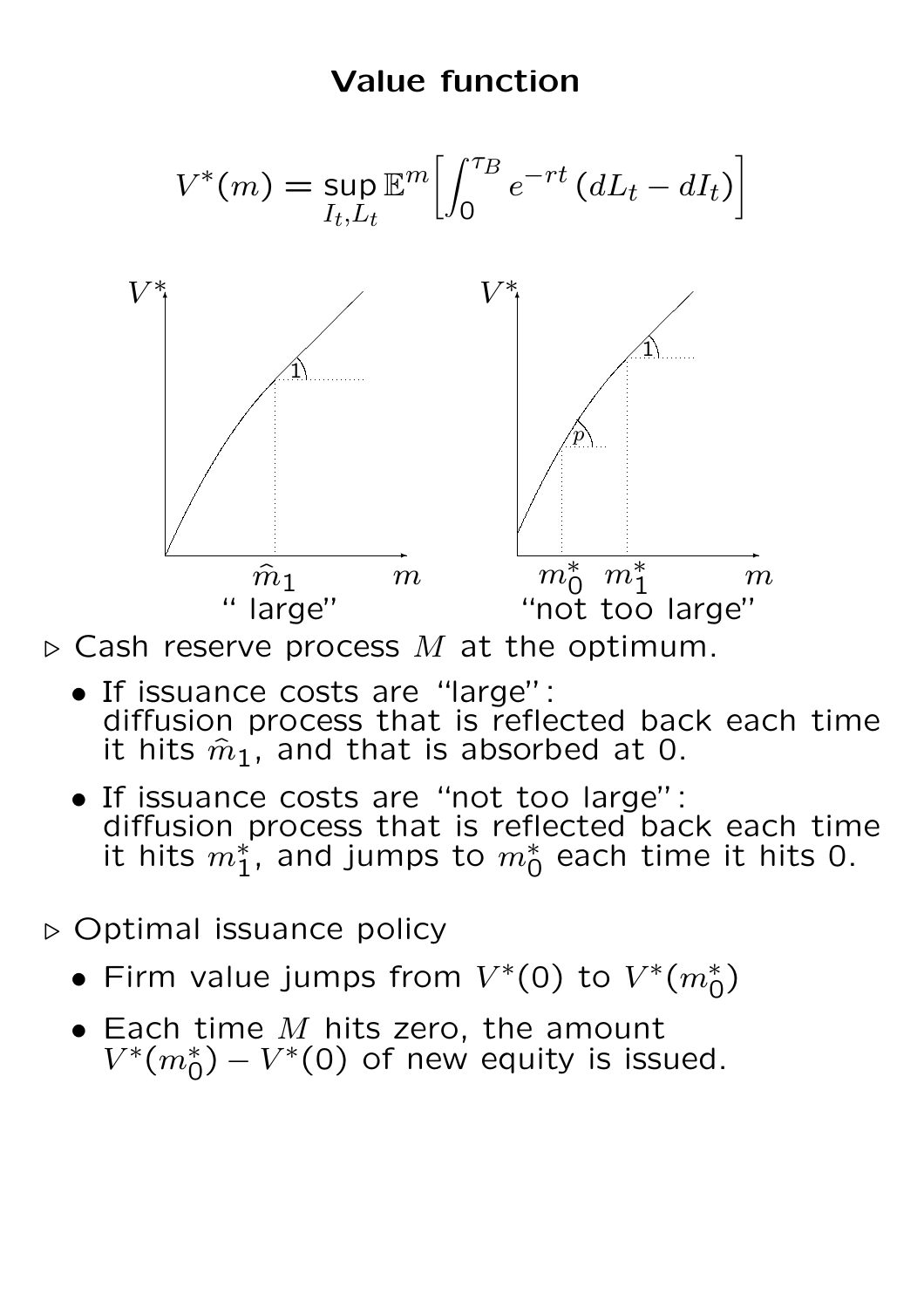# Value function (1)

Road map:

- Write a system of variational inequalities that the value function  $V^*$  should satisfy.
- Show that this system has a unique regular solution.
- Establish that this solution is indeed the optimal value function.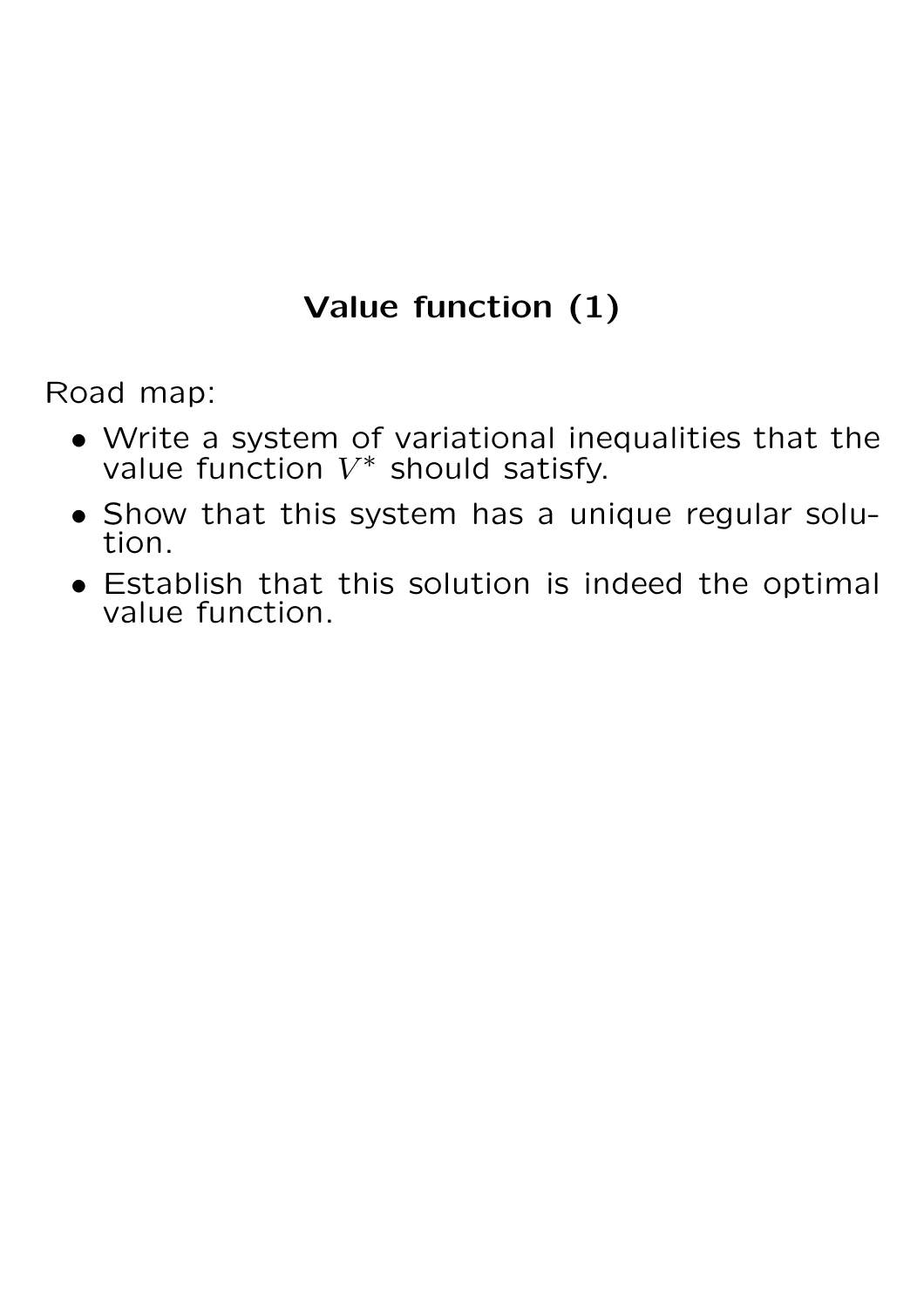# Value function (2)

 $\triangleright$  Heuristics

$$
V^*(m) \ge V^*(m-l) + l
$$
  

$$
V^{*}(m) \ge 1
$$
  

$$
V^*(m) \ge V^*(m + \frac{i}{p} - f) - i
$$

 $V^*(m) \geq$ 

$$
\mathbb{E}^{m} \Big[ e^{-r(t \wedge \tau_B)} V^* \Big( m + \int_0^{t \wedge \tau_B} [(\mu + (r - \lambda) M_s) ds + \sigma dW_s] \Big) \Big]
$$
  

$$
-r V^* (m) + \mathcal{L} V^* (m) \le 0
$$
  

$$
\mathcal{L}u(m) = (\mu + (r - \lambda)m) u'(m) + \frac{\sigma^2}{2} u''(m).
$$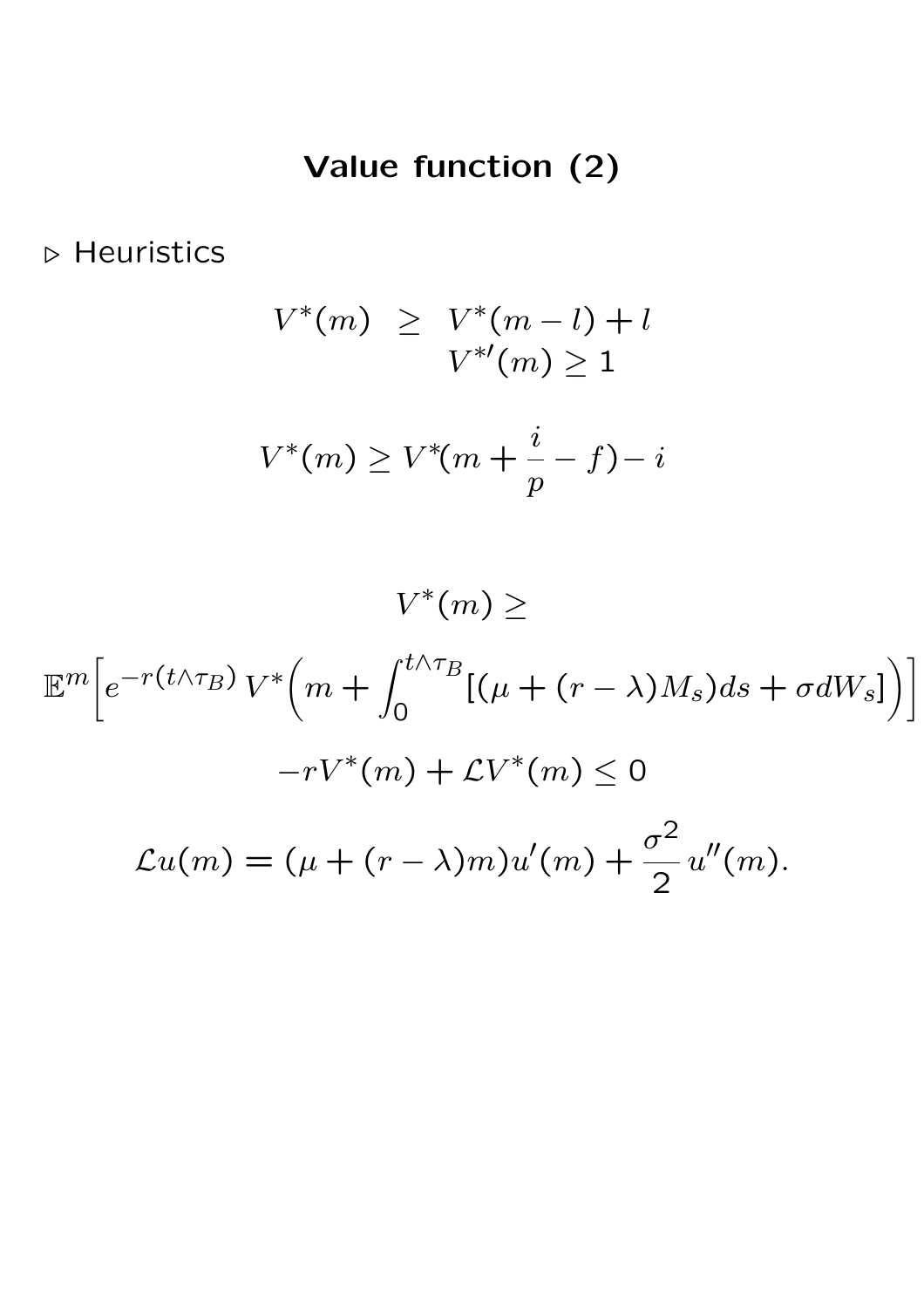## Value function (3)

. Guess

• Issuance policy

$$
V^*(0) = \left[\max_{i \in [0,\infty)} \left\{ V^*\left(\frac{i}{p} - f\right) - i \right\} \right]^+,
$$
  

$$
V^*(0) = \left[\max_{m \in [-f,\infty)} \left\{ V^*(m) - p(m+f) \right\} \right]^+
$$

• Dividend policy  $m \geq m_1^*$ ,

$$
V^{*\prime}(m_1^*)=1.
$$

 $V^*$  is postulated to be twice continuously differentiable over  $(0, \infty)$ ,

$$
V^{\ast\prime\prime}(m_1^*)=0.
$$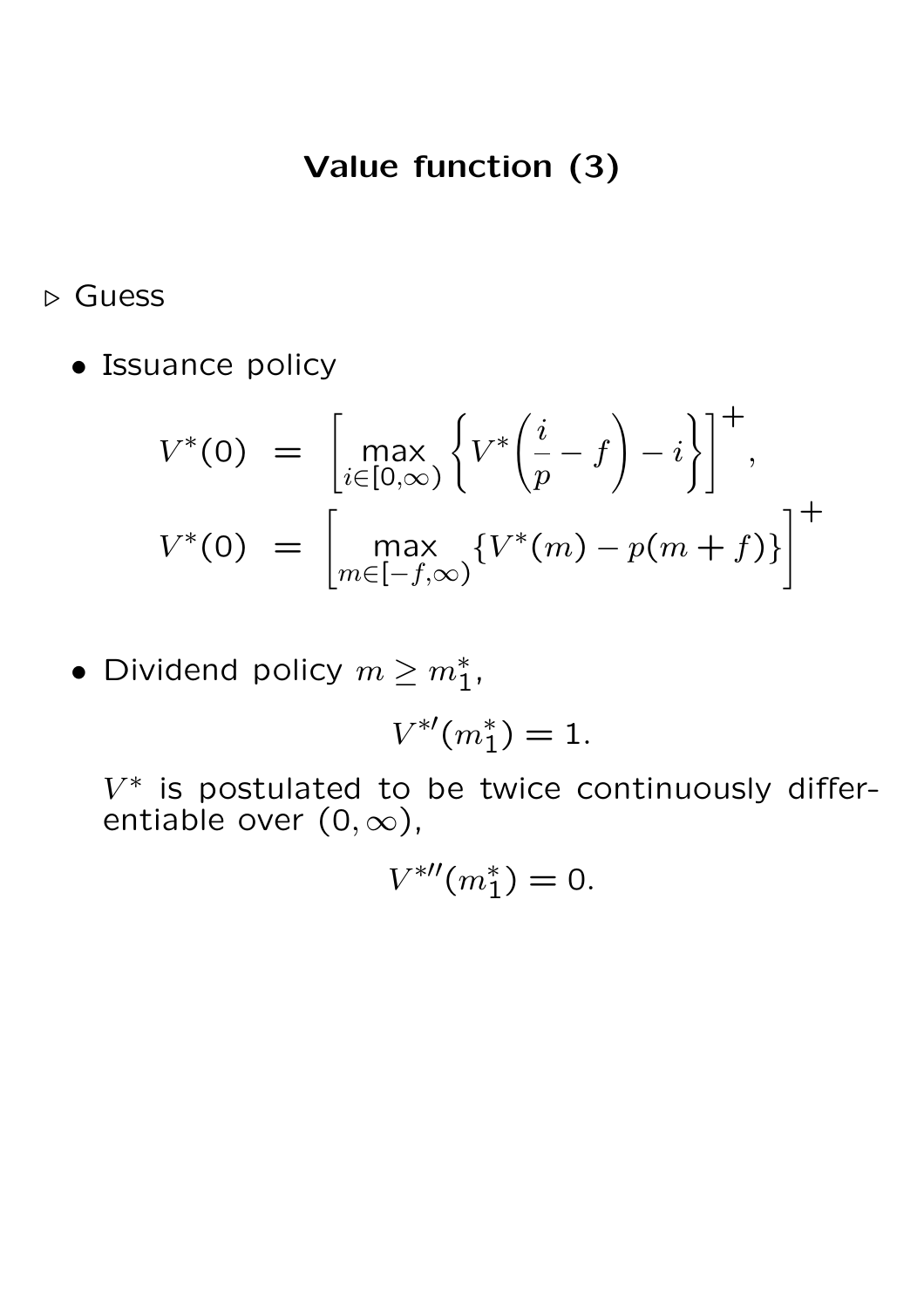#### Value function (4)

 $\triangleright$  Variational system: Find  $(V, m_1)$ 

$$
V(m) = 0; \ m < 0,\tag{1}
$$

$$
V(0) = \left[ \max_{m \in [-f,\infty)} \{ V(m) - p(m+f) \} \right]^+, \quad (2)
$$

$$
-rV(m) + LV(m) = 0; \ 0 < m < m_1,\tag{3}
$$

$$
V(m) = \frac{\mu + (r - \lambda)m_1}{r} + m - m_1; \quad m \ge m_1.
$$
 (4)

#### $\triangleright$  Solving the system

Fix  $m_1 > 0$ ,  $V_{m_1}$  solution to:  $-rV_{m_1}(m) + \mathcal{L}V_{m_1}(m) = 0; \quad 0 \leq m \leq m_1,$  $V_n'$  $m'_m(m_1) = 1,$  $V_m''$  $m_1''(m_1)=0.$ 

 $V_{m_1}$  solution to (1)-(4) linearly extended to  $[m_1,\infty)$ .